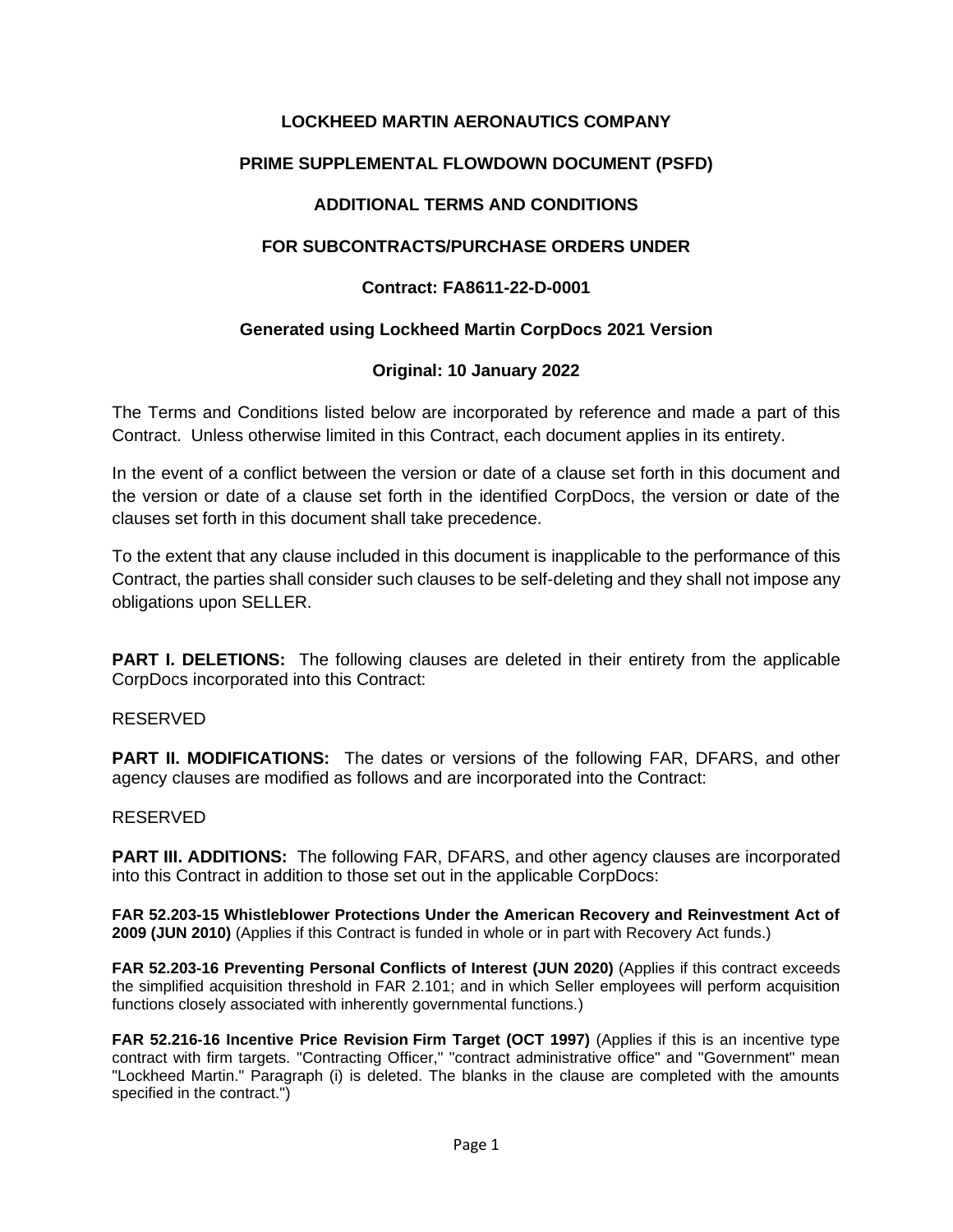**FAR 52.216-16 ALT I Incentive Price Revision-Firm Target – Alternate I (APR 1994) (**Applies if this is an incentive price revision type contract. "Contracting Officer," "contract administrative office" and "Government" mean "Lockheed Martin." Paragraph (i) is deleted. The blanks in the clause are completed with the amounts specified in the contract.")

**FAR 52.216-17 Incentive Price Revision Successive Targets (OCT 1997)** (Applies if this is an incentive type contract with successive targets. "Contracting officer," "contract administrative office" and "Government" mean "Lockheed Martin." Paragraph (k) is deleted. The blanks in the clause are completed with the amounts specified in the contract.)

**FAR 52.216-26 Payments of Allowable Costs Before Definitization (DEC 2002)** (Applies if this is an undefinitized cost-reimbursement type contract.)

**FAR 52.217-2 Cancellation Under Multi-Year Contracts (OCT 1997)** (Applies if this is a multi-year type contract. "Contracting Officer" and "Government" means "Lockheed Martin." In paragraph (e) "1 year" is changed to "six months.")

#### **FAR 52.225-3 Buy American - Free Trade Agreements - Israeli Trade Act (JAN 2021)**

**FAR 52.227-21 Technical Data Declaration, Revision, and Withholding of Payment-Major Systems (MAY 2014)** (Applies if this Contract requires the delivery of technical data. "Contracting Officer" means "Lockheed Martin." "Government" means "Lockheed Martin" in paragraph (b)(2) and "Lockheed Martin or Government" in paragraph (d))

**FAR 52.232-16 Progress Payments (JUN 2020)** (Applies if Seller shall receive progress payments during the performance of this Contract. "Contracting Officer" means "Lockheed Martin" except in paragraph (g) where it means "Lockheed Martin or Contracting Officer." "Government" means "Lockheed Martin" except: (1) in paragraphs (d), (e) and (j)(5) where the term is unchanged and (2) in paragraphs (g) and (i) where it means "Lockheed Martin and the Government.")

**FAR 52.232-17 Interest (MAY 2014)** ("Government" means "Lockheed Martin.")

**FAR 52.232-32 Performance-Based Payments (APR 2012)** (Applies if Seller shall receive performancebased payments during the performance of this Contract. "Contracting Officer" and "Government" means "Lockheed Martin" except with respect to title for property where the references to the Government shall be unchanged. Subparagraph (c)(2) is deleted.)

**FAR 52.232-39 Unenforceability of Unauthorized Obligations (JUN 2013)** (Applies if software or services delivered under this Contract will be retransferred to the Government.)

**FAR 52.239-1 Privacy or Security Safeguards (AUG 1996)** (Applies if this Contract is for information technology which requires security of information technology, and/or is for the design, development, or operation of a system of records using commercial information technology services or support services.

**FAR 52.243-2 ALT II Changes-Cost-Reimbursement Alternate II (APR 1984)** (Applies if this Contract is a cost-reimbursement type contract and services and supplies are to be furnished. "Contracting Officer" and "Government" mean "Lockheed Martin." In paragraph (a) add as subparagraph (4) "Delivery schedule." In paragraph (d) the reference to the disputes clause is deleted.)

**FAR 52.243-2 ALT III Changes-Cost-Reimbursement Alternate III (APR 1984)** (Applies if this Contract is a cost-reimbursement type contract for construction. "Contracting Officer" and "Government" mean "Lockheed Martin." In paragraph (a) add as subparagraph (4) "Delivery schedule." In paragraph (d) the reference to the disputes clause is deleted.)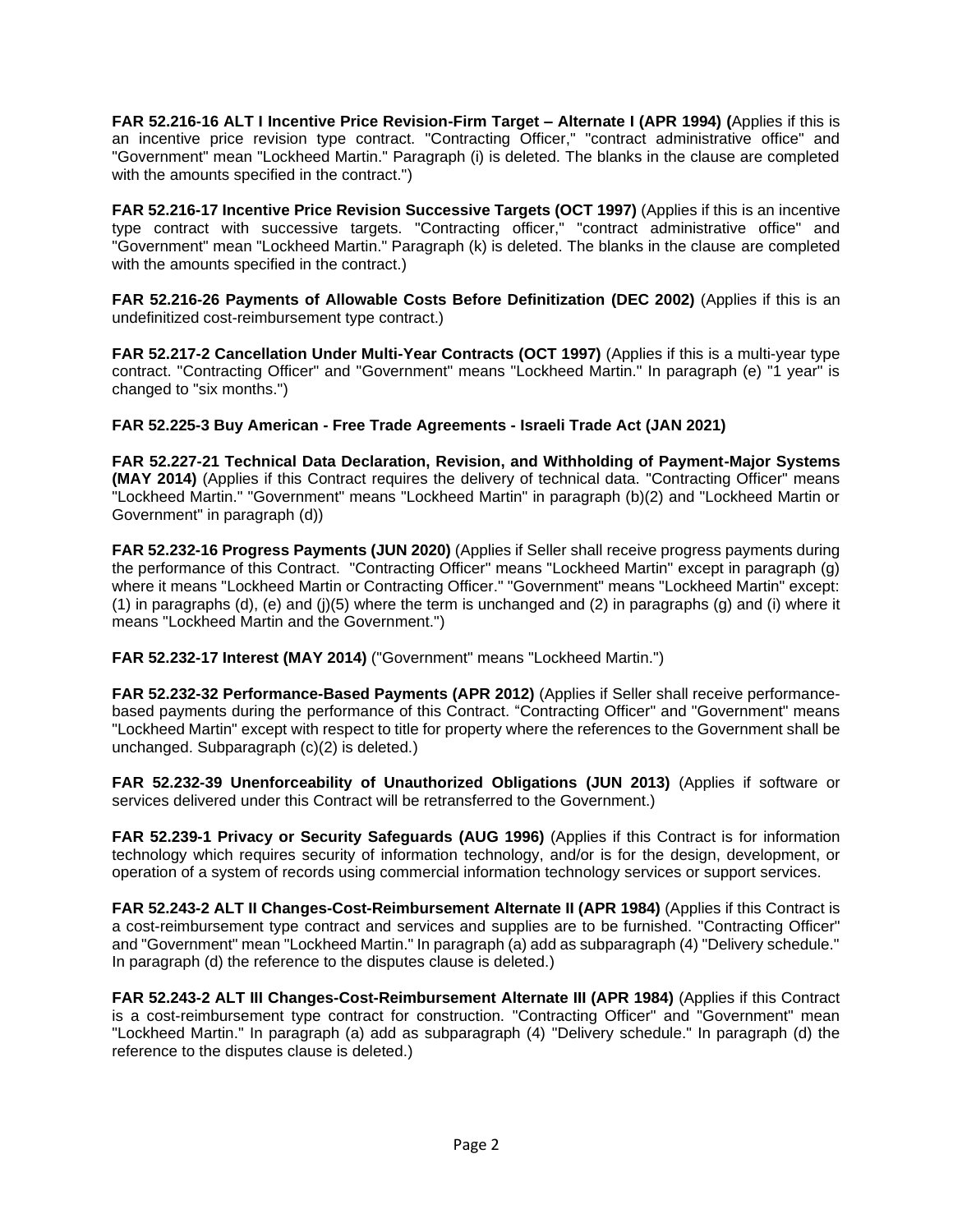**FAR 52.243-2 ALT V Changes-Cost-Reimbursement Alternate V (APR 1984)** (Applies if this is a cost reimbursement type contract for research and development. "Contracting Officer" and "Government" mean "Lockheed Martin." In paragraph (a) add as subparagraph (4) "Delivery schedule." In paragraph (d) the reference to the disputes clause is deleted.)

**FAR 52.245-2 Government Property Installation Operation Services (APR 2012)** (Applies if property subject to this clause is provided to Seller. "Government includes Lockheed Martin except in the phrase "Government property." "Contracting Officer" means "Lockheed Martin." The blank in paragraph (e) is completed with: TBD.)

**FAR 52.245-9 Use and Charges (APR 2012)** (Applies if Government property will be provided. Communications with the Government under this clause will be made through Lockheed Martin.)

**FAR 52.246-2 ALT I Inspection of Supplies Fixed-Price Alternate I (JUL 1985)** (Applies if this is a fixedprice inventive type contract. "Government" means "Lockheed Martin and the Government" except in paragraphs (f), (j), and (l) where it means "Lockheed Martin." "Contracting Officer" means "Lockheed Martin."

**FAR 52.246-7 Inspection of Research and Development Fixed-Price (AUG 1996)** (Applies if this Contract is for research and development. "Government" means "Lockheed Martin and the Government " in paragraphs (a), (b) and (c). "Government" means "Lockheed Martin" in paragraphs (d), (e), and (f). "Contracting Officer" means "Lockheed Martin.")

**FAR 52.246-8 Inspection of Research and Development Cost-Reimbursement (MAY 2001)** (Applies if this is a cost-reimbursement type contract for research and development. "Government" means "Lockheed Martin" except (1) in paragraphs (b), (c) and (d) where it means "Lockheed Martin and the Government." and (2) in paragraph (k) where the term is unchanged.)

**FAR 52.246-15 Certificate of Conformance (APR 1994)** (Applies if Seller shall make direct shipment to the Government with out any intervening acceptance by Lockheed Martin.)

**FAR 52.249-3 Termination for Convenience of the Government (Dismantling, Demolition, or Removal of Improvements) (APR 2012)** (Applies in fixed price contracts which exceed the simplified acquisition threshold for dismantling, demolition, or removal or improvements. "Government" and "Contracting Officer" mean "Lockheed Martin" except in paragraph (n) where "Government" means "Lockheed Martin and the Government" and "Contracting Officer" means "Lockheed Martin or the Contracting Officer." In paragraph (c) "120 days" is changed to "60 days." In paragraph (d) "15 days" is changed to "30 days," and "45 days" is changed to "60 days." In paragraph (e) "1 year" is changed to "six months." In paragraph (l) "90 days" is changed to "45 days." Paragraph (j) is deleted. Settlements and payments under this clause may be subject to the approval of the Contracting Officer.

**FAR 52.249-9 Default (Fixed-Price Research and Development) (APR 1984)** (Applies if this is a fixed price contract for research and development. "Government" and "Contracting Officer" mean "Lockheed Martin" except in paragraph (c) where the term "Government" is unchanged."

**DFARS 252.204-7004 Antiterrorism Awareness Training for Contractors (FEB 2019)** (Applies if Seller's performance requires routine physical access to a Federally-controlled facility or military installation.)

**DFARS 252.204-7010 Requirement for Contractor to Notify DoD if the Contractor's Activities are Subject to Reporting Under the U.S.-International Atomic Energy Agency Additional Protocol (JAN 2009)**("The blank in the clause is completed with the following: "Major Matthew Heil, USAF"

**DFARS 252.209-7010 Critical Safety Items (AUG 2011)**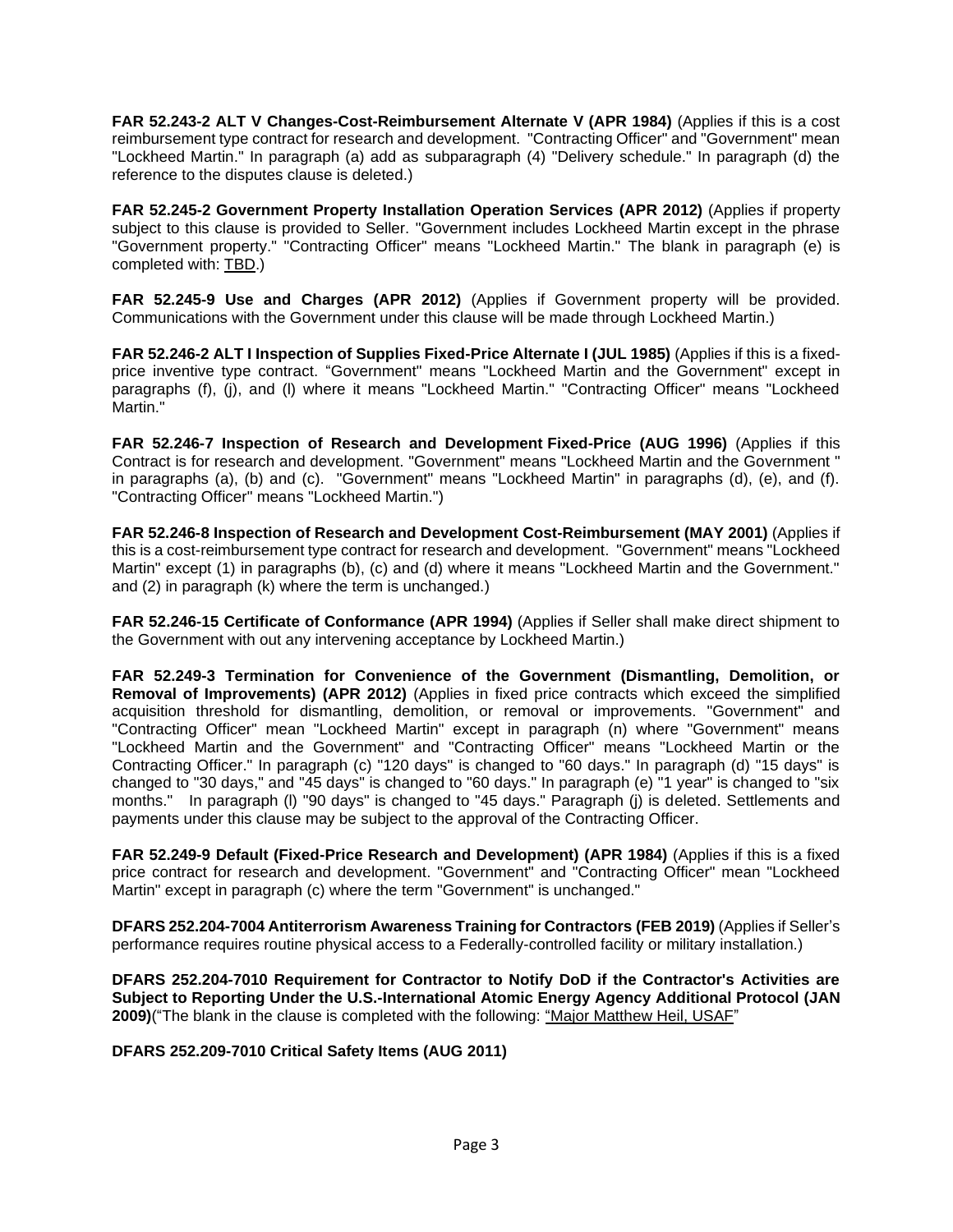**DFARS 252.211-7007 Reporting of Government-Furnished Property (AUG 2012)** (Applies if Seller will be in possession of Government property for the performance of this contract and Lockheed Martin has not assumed responsibility for marking.)

**DFARS 252.211-7008 Use of Government-Assigned Serial Numbers (SEP 2010)** (Applies if Seller will be in possession of Government property for the performance of this Contract.)

**DFARS 252.216-7004 Award Fee Reduction or Denial for Jeopardizing the Health or Safety of Government Personnel (SEP 2011)** (Seller shall reimburse Lockheed Martin for any reduction in fees under the prime contract to the extent Seller's acts or omissions are responsible for covered incidents pursuant to this clause.)

**DFARS 252.216-7009 Allowability of Legal Costs Incurred in Connection With a Whistleblower Proceeding (SEP 2013)** (Applies if FAR 52.216-7 applies.)

**DFARS 252.217-7028 Over and Above Work (DEC 1991)** (Applies where over and above work may be required and no more specific arrangement for handling such work is specified in the contract. "Administrative Contracting Officer," "Contracting Officer," and "Government" mean Lockheed Martin. Paragraph (f) is deleted.)

**DFARS 252.219-7004 Small Business Subcontracting Plan (Test Program) (MAY 2019)** (Applies if Seller is a participant in the DoD Test Program for the Negotiation of Comprehensive Small Business Subcontracting Plans.)

**DFARS 252.223-7006 Prohibition on Storage, Treatment, and Disposal of Toxic or Hazardous Materials (SEP 2014)** (Applies if Seller may have access to a DoD installation "Government" means "Lockheed Martin and Government." )

**DFARS 252.225-7047 Exports by Approved Community Members in Performance of the Contract (JUN 2013)** (Applies if this Contract requires exports or transfers of qualifying defense articles. The blanks paragraph (b) is completed as follows TBD.)

**DFARS 252.228-7001 Ground and Flight Risk (JUN 2010)** (In paragraph (a)(1)(i) "this contract" means "the prime contract." The following is added at the beginning of the clause: "Communications between Seller and the Government shall be made through Lockheed Martin. Any equitable adjustment provided for this clause shall be implemented in this contract to the extent such adjustment is implemented in the prime contract." Subparagraphs (d)(2)(ii), (d)(3)(ii) and the last sentence of subparagraph (j)(2) are deleted. The provision of this clause relatig to assumption of risk by the Government are not applicable to Seller unless this contract includes language stating the Government has agreed to assume such risk of loss.)

**DFARS 252.234-7002A Earned Value Management System. (DEVIATION 2015-O0017) (SEP 2015)** (Applies if this is a cost or incentive type contract valued at \$100,000,000 or more. "Government" means "Lockheed Martin and Government." Paragraphs (i) and (j) are deleted.

**DFARS 252.234-7004 Cost and Software Data Reporting System (NOV 2014)** (Applies if this Contract exceeds \$50 million. In paragraph (b), "Government" means Lockheed Martin.)

**DFARS 252.235-7004 Protection of Human Subjects (JUL 2009)** (Applies if this contract includes research involving human subjects in accordance with 32 CFR Part 219, DoD Directive 3216.02 and 10 U.S.C. 980.)

**DFARS 252.237-7010 Prohibition on Interrogation of Detainees by Contractor Personnel (JUN 2013)**  (Applies if Seller personnel are required to interact with detainees during the performance of this Contract.)